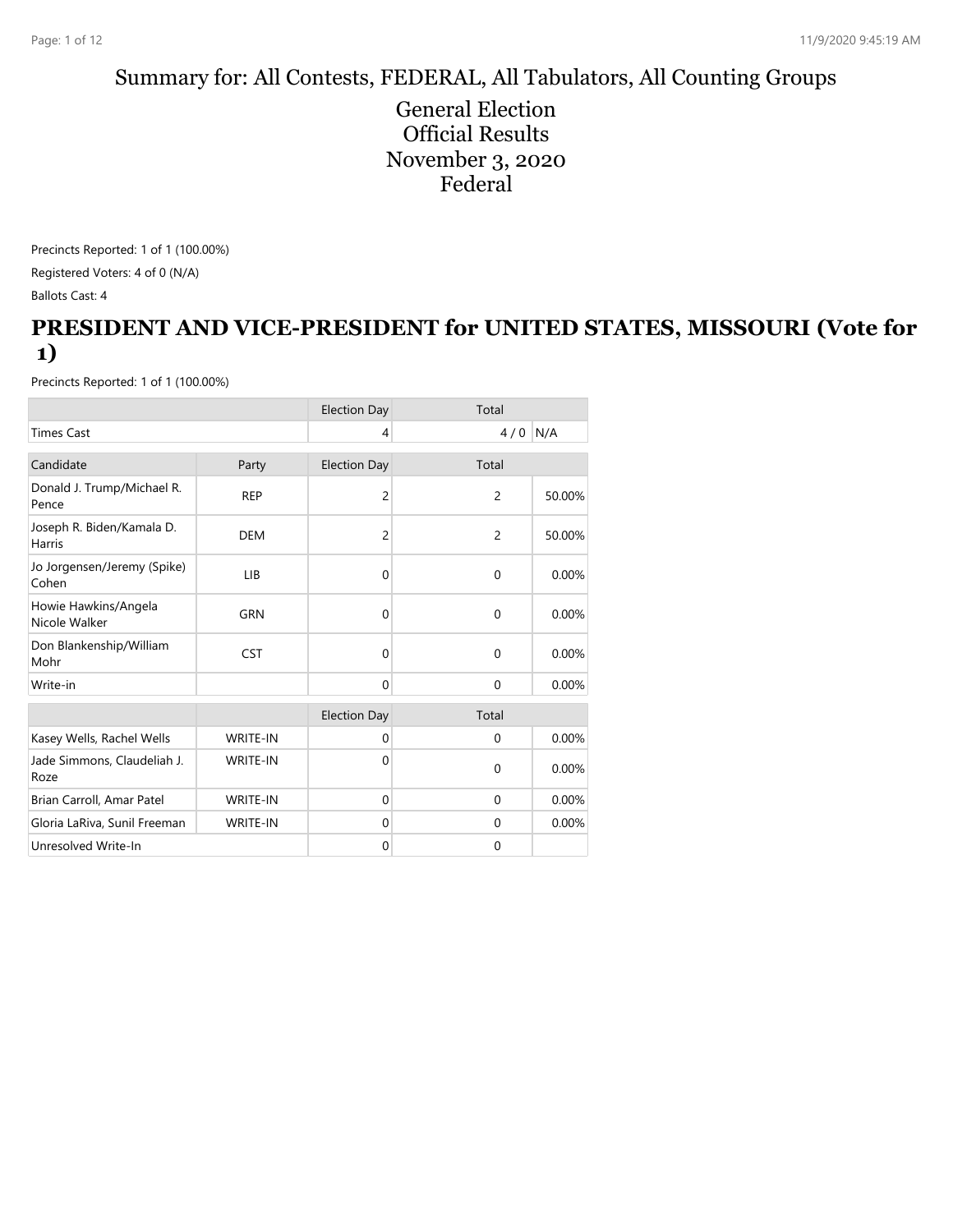# **GOVERNOR for MISSOURI, MISSOURI (Vote for 1)**

|                     |                 | <b>Election Day</b> | Total          |        |
|---------------------|-----------------|---------------------|----------------|--------|
| <b>Times Cast</b>   |                 | 3                   | $3/0$ N/A      |        |
| Candidate           | Party           | <b>Election Day</b> | Total          |        |
| Mike Parson         | <b>REP</b>      | 2                   | $\overline{c}$ | 66.67% |
| Nicole Galloway     | <b>DEM</b>      | 1                   | 1              | 33.33% |
| <b>Rik Combs</b>    | LIB.            | $\Omega$            | $\Omega$       | 0.00%  |
| Jerome Howard Bauer | <b>GRN</b>      | 0                   | $\Omega$       | 0.00%  |
| Write-in            |                 | $\Omega$            | $\Omega$       | 0.00%  |
|                     |                 | <b>Election Day</b> | Total          |        |
| Arnie C. AC Dienoff | <b>WRITE-IN</b> | $\Omega$            | $\Omega$       | 0.00%  |
| Theo (Ted) Brown Sr | <b>WRITE-IN</b> | $\Omega$            | $\Omega$       | 0.00%  |
| Martin Lindstedt    | <b>WRITE-IN</b> | $\Omega$            | $\Omega$       | 0.00%  |
| Unresolved Write-In |                 | 0                   | $\Omega$       |        |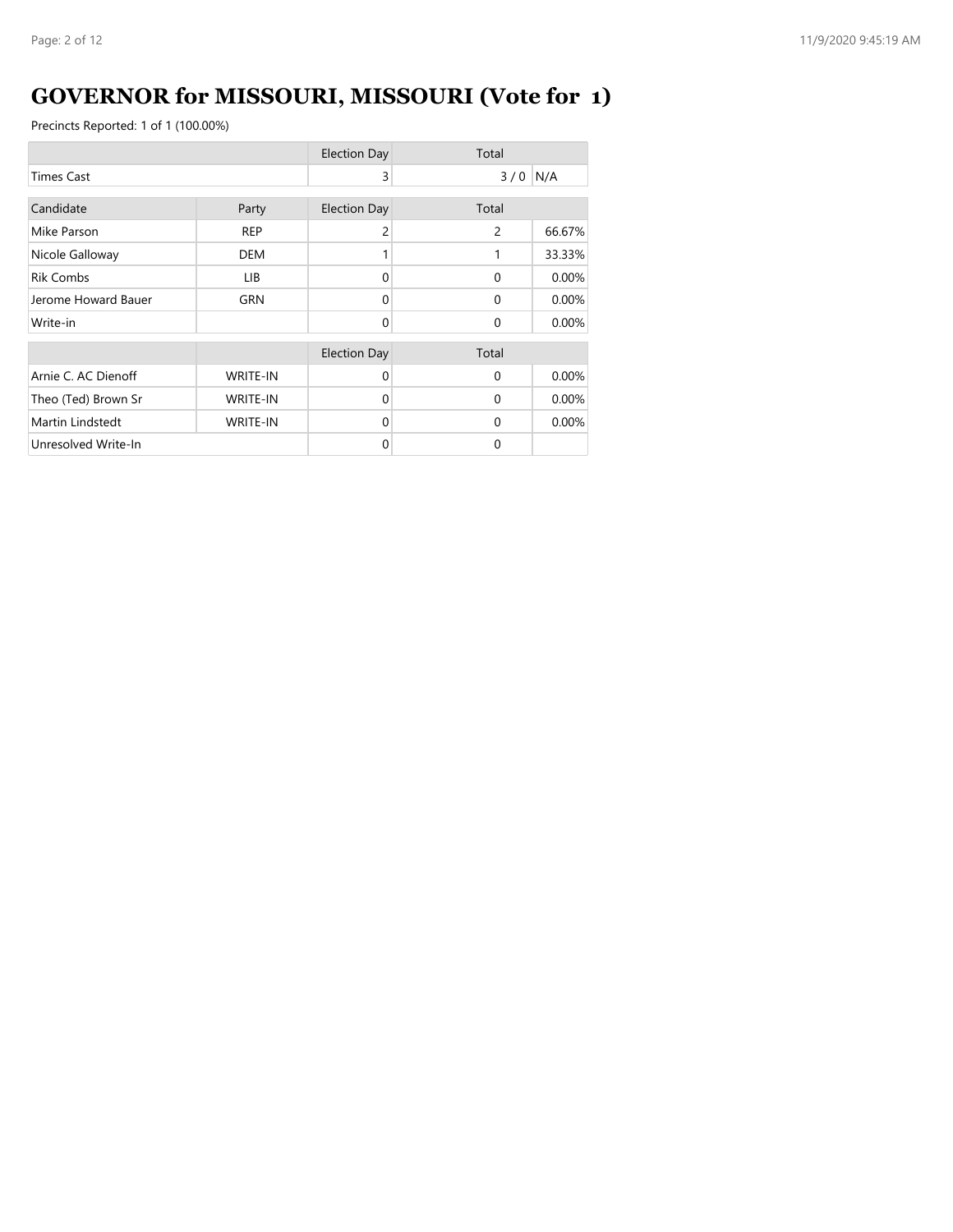# **LIEUTENANT GOVERNOR for MISSOURI, MISSOURI (Vote for 1)**

|                     |                 | <b>Election Day</b> | Total          |         |
|---------------------|-----------------|---------------------|----------------|---------|
| <b>Times Cast</b>   |                 | 3                   | 3/0            | N/A     |
| Candidate           | Party           | <b>Election Day</b> | Total          |         |
|                     |                 |                     |                |         |
| Mike Kehoe          | <b>REP</b>      | 2                   | $\overline{2}$ | 100.00% |
| Alissia Canady      | <b>DEM</b>      | $\Omega$            | $\Omega$       | 0.00%   |
| <b>Bill Slantz</b>  | LIB.            | $\Omega$            | $\Omega$       | 0.00%   |
| Kelley Dragoo       | <b>GRN</b>      | 0                   | $\Omega$       | 0.00%   |
| Write-in            |                 | $\Omega$            | $\Omega$       | 0.00%   |
|                     |                 | <b>Election Day</b> | Total          |         |
| Jeremy Gundel       | <b>WRITE-IN</b> | $\Omega$            | $\Omega$       | 0.00%   |
| Unresolved Write-In |                 | 0                   | $\Omega$       |         |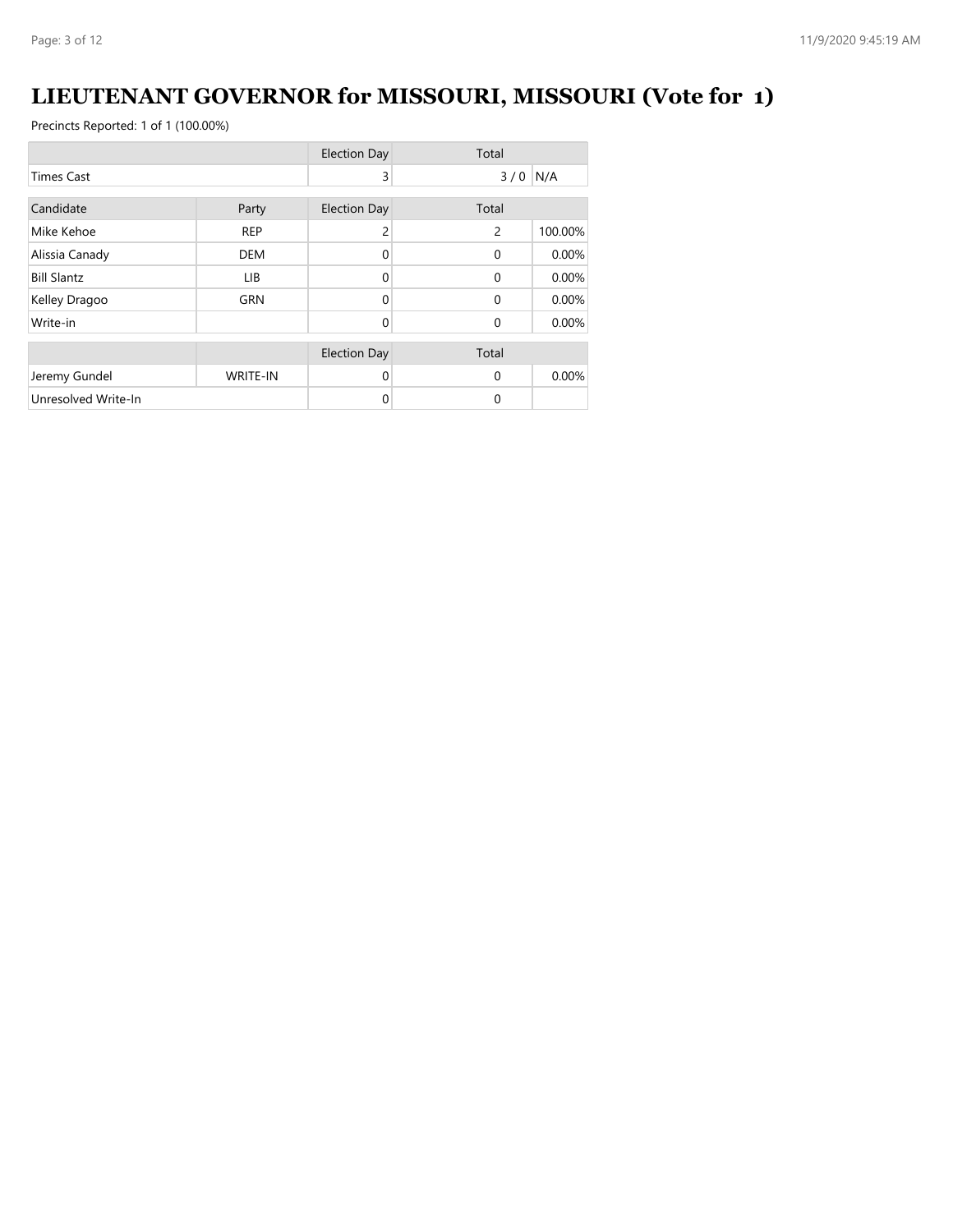# **SECRETARY OF STATE for MISSOURI, MISSOURI (Vote for 1)**

|                        |            | <b>Election Day</b> | Total    |         |
|------------------------|------------|---------------------|----------|---------|
| <b>Times Cast</b>      |            | 3                   | 3/0      | N/A     |
| Candidate              | Party      | <b>Election Day</b> | Total    |         |
| John R. (Jay) Ashcroft | <b>REP</b> | 3                   | 3        | 100.00% |
| Yinka Faleti           | <b>DEM</b> | 0                   | $\Omega$ | 0.00%   |
| Carl Herman Freese     | LIB        | $\Omega$            | $\Omega$ | 0.00%   |
| Paul Lehmann           | <b>GRN</b> | $\Omega$            | $\Omega$ | 0.00%   |
| Paul Venable           | <b>CST</b> | 0                   | $\Omega$ | 0.00%   |
| Write-in               |            | $\Omega$            | $\Omega$ | 0.00%   |
|                        |            | <b>Election Day</b> | Total    |         |
| Unresolved Write-In    |            | 0                   | 0        |         |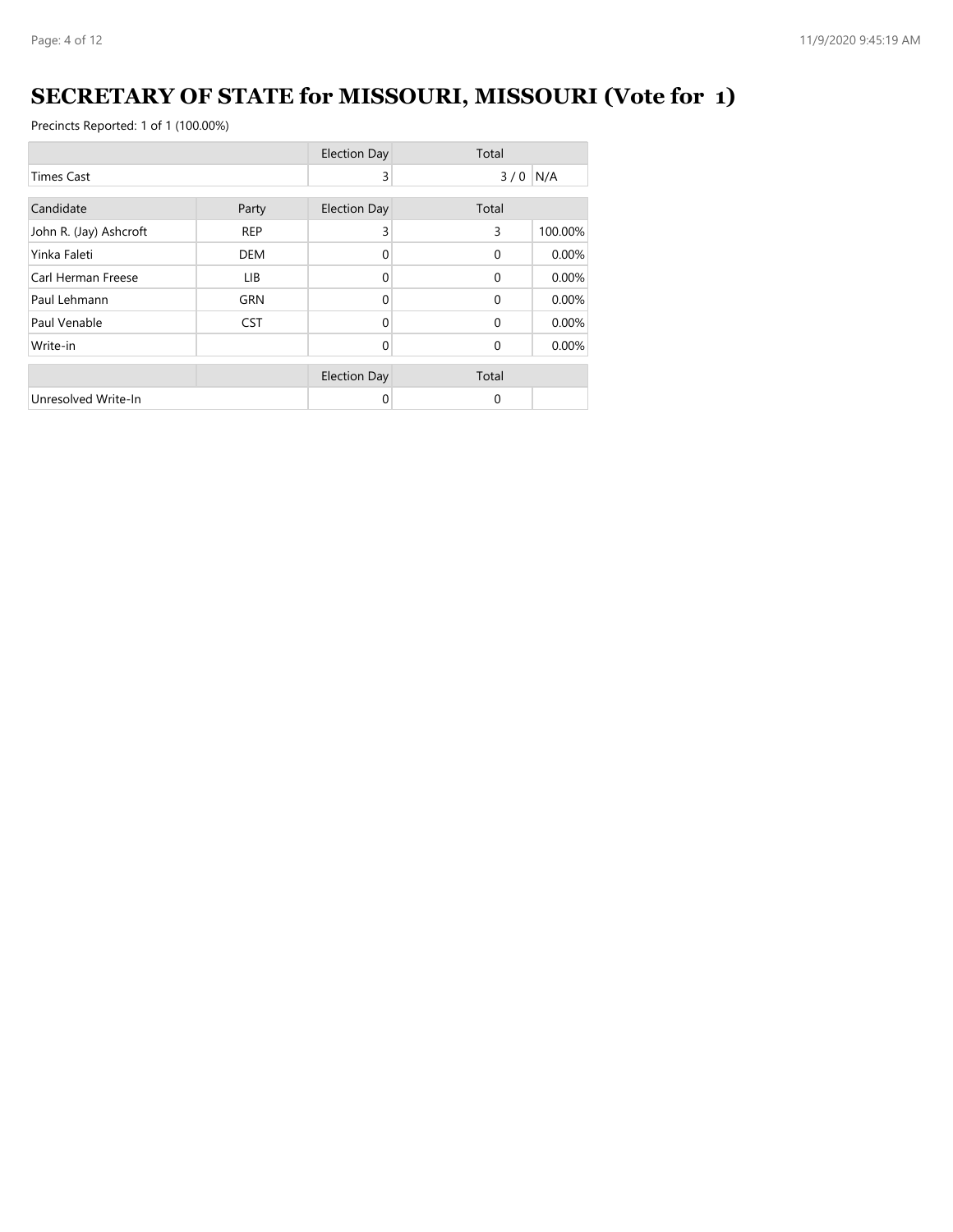# **STATE TREASURER for MISSOURI, MISSOURI (Vote for 1)**

|                        |            | <b>Election Day</b> | Total          |         |
|------------------------|------------|---------------------|----------------|---------|
| <b>Times Cast</b>      |            | 3                   | $3/0$ N/A      |         |
| Candidate              | Party      | <b>Election Day</b> | Total          |         |
| Scott Fitzpatrick      | <b>REP</b> | 2                   | $\overline{2}$ | 100.00% |
| Vicki Lorenz Englund   | <b>DEM</b> | $\Omega$            | $\Omega$       | 0.00%   |
| Nicholas (Nick) Kasoff | LIB.       | $\Omega$            | $\Omega$       | 0.00%   |
| Joseph Civettini       | <b>GRN</b> | $\Omega$            | $\Omega$       | 0.00%   |
| Write-in               |            | 0                   | $\Omega$       | 0.00%   |
|                        |            | <b>Election Day</b> | Total          |         |
| Unresolved Write-In    |            | 0                   | $\Omega$       |         |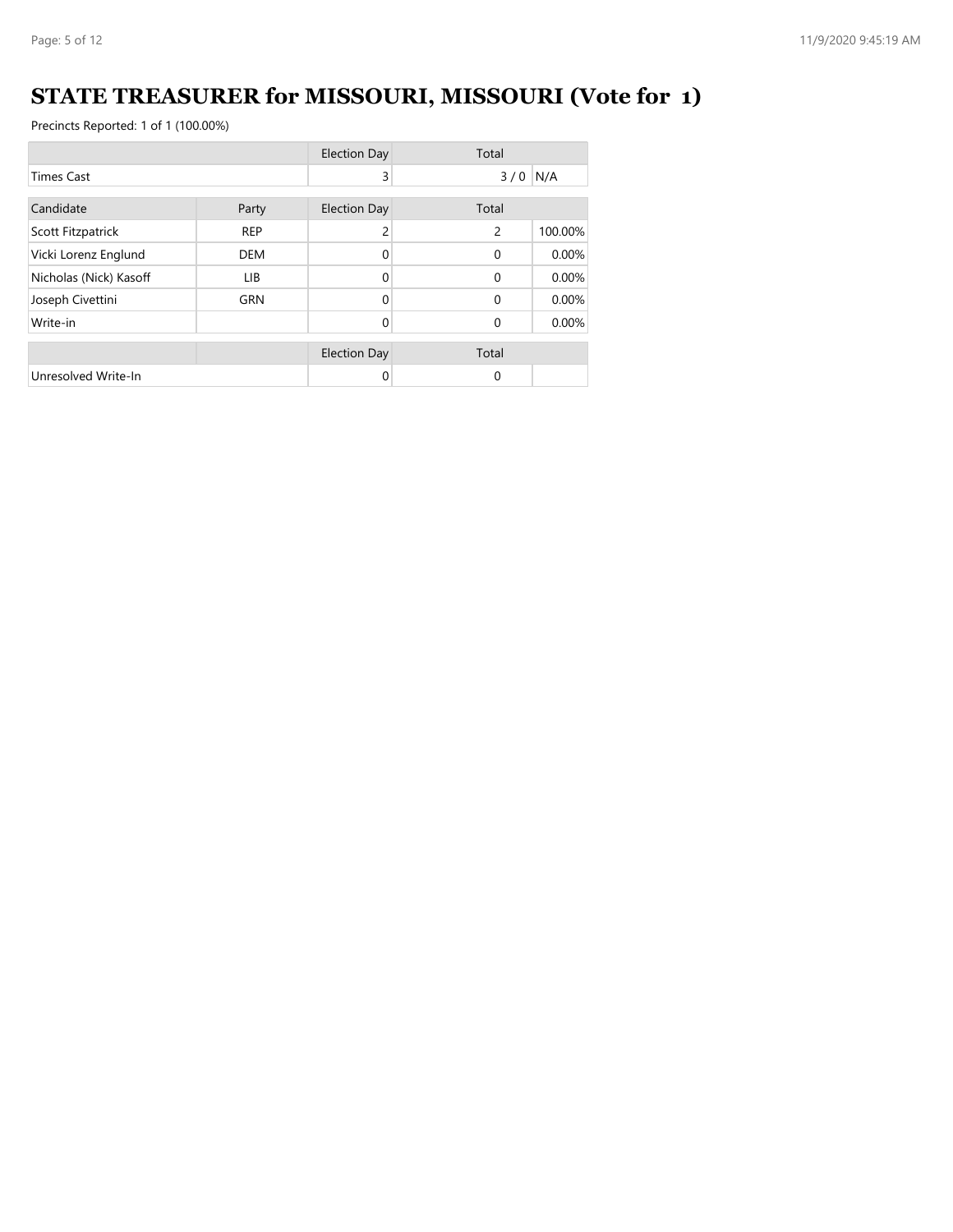# **ATTORNEY GENERAL for MISSOURI, MISSOURI (Vote for 1)**

|                      |            | <b>Election Day</b> | Total     |         |
|----------------------|------------|---------------------|-----------|---------|
| <b>Times Cast</b>    |            | 3                   | $3/0$ N/A |         |
| Candidate            | Party      | <b>Election Day</b> | Total     |         |
| Eric Schmitt         | <b>REP</b> | 3                   | 3         | 100.00% |
| <b>Rich Finneran</b> | <b>DEM</b> | $\Omega$            | $\Omega$  | 0.00%   |
| Kevin C Babcock      | LIB.       | 0                   | $\Omega$  | 0.00%   |
| Write-in             |            | 0                   | $\Omega$  | 0.00%   |
|                      |            | <b>Election Day</b> | Total     |         |
| Unresolved Write-In  |            | 0                   | $\Omega$  |         |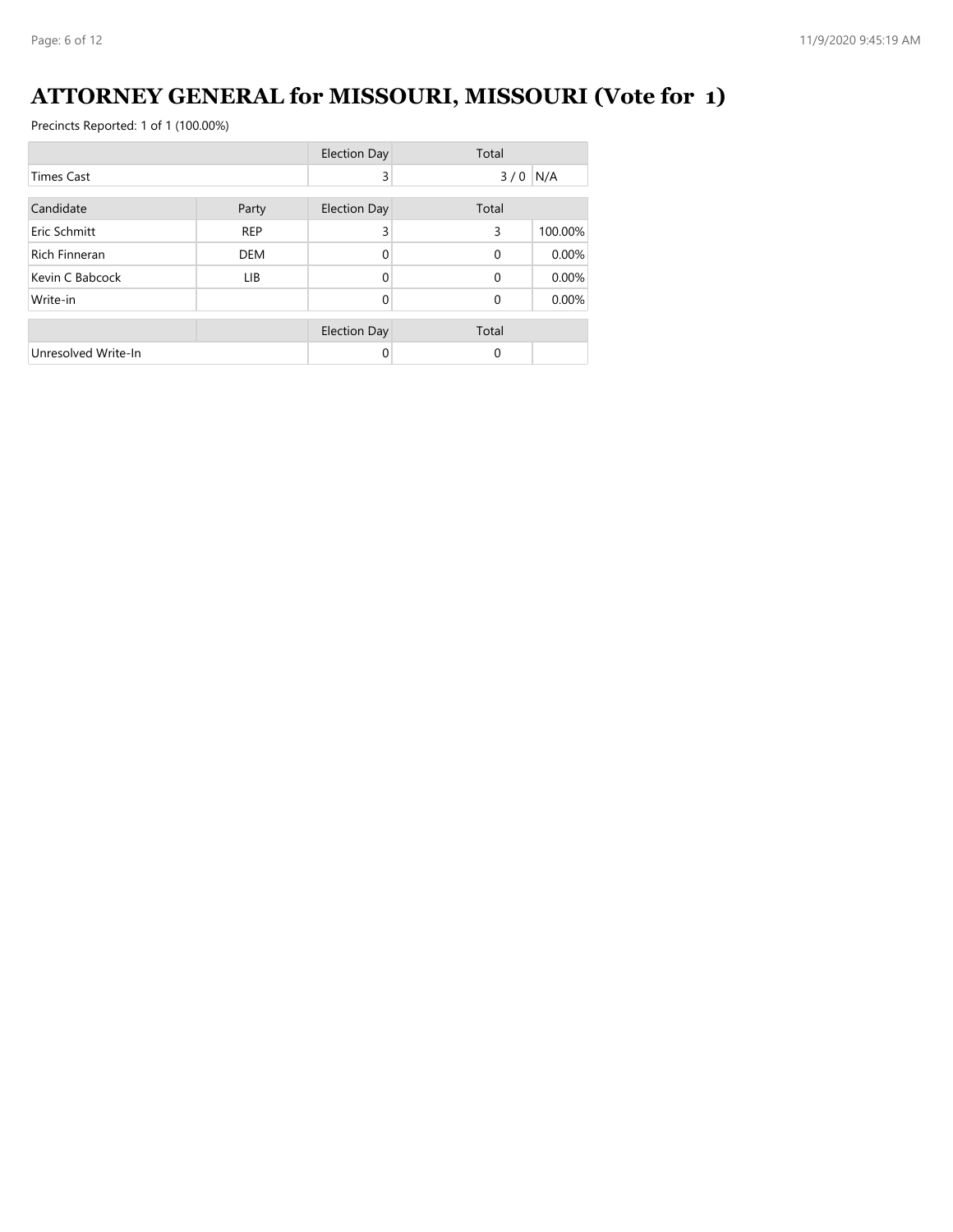#### **UNITED STATES REPRESENTATIVE IN CONGRESS for 3RD DISTRICT, MISSOURI (Vote for 1)**

|                           |            | <b>Election Day</b> | Total    |         |
|---------------------------|------------|---------------------|----------|---------|
| <b>Times Cast</b>         |            | 3                   | 3/0      | N/A     |
| Candidate                 | Party      | <b>Election Day</b> | Total    |         |
| <b>Blaine Luetkemeyer</b> | <b>REP</b> | 3                   | 3        | 100.00% |
| Megan Rezabek             | <b>DEM</b> | 0                   | $\Omega$ | 0.00%   |
| Leonard J Steinman II     | LIB.       | 0                   | $\Omega$ | 0.00%   |
| Write-in                  |            | 0                   | $\Omega$ | 0.00%   |
|                           |            | <b>Election Day</b> | Total    |         |
| Thomas (Tom) Clapp        | WRITE-IN   | $\Omega$            | $\Omega$ | 0.00%   |
| Unresolved Write-In       |            | 0                   | $\Omega$ |         |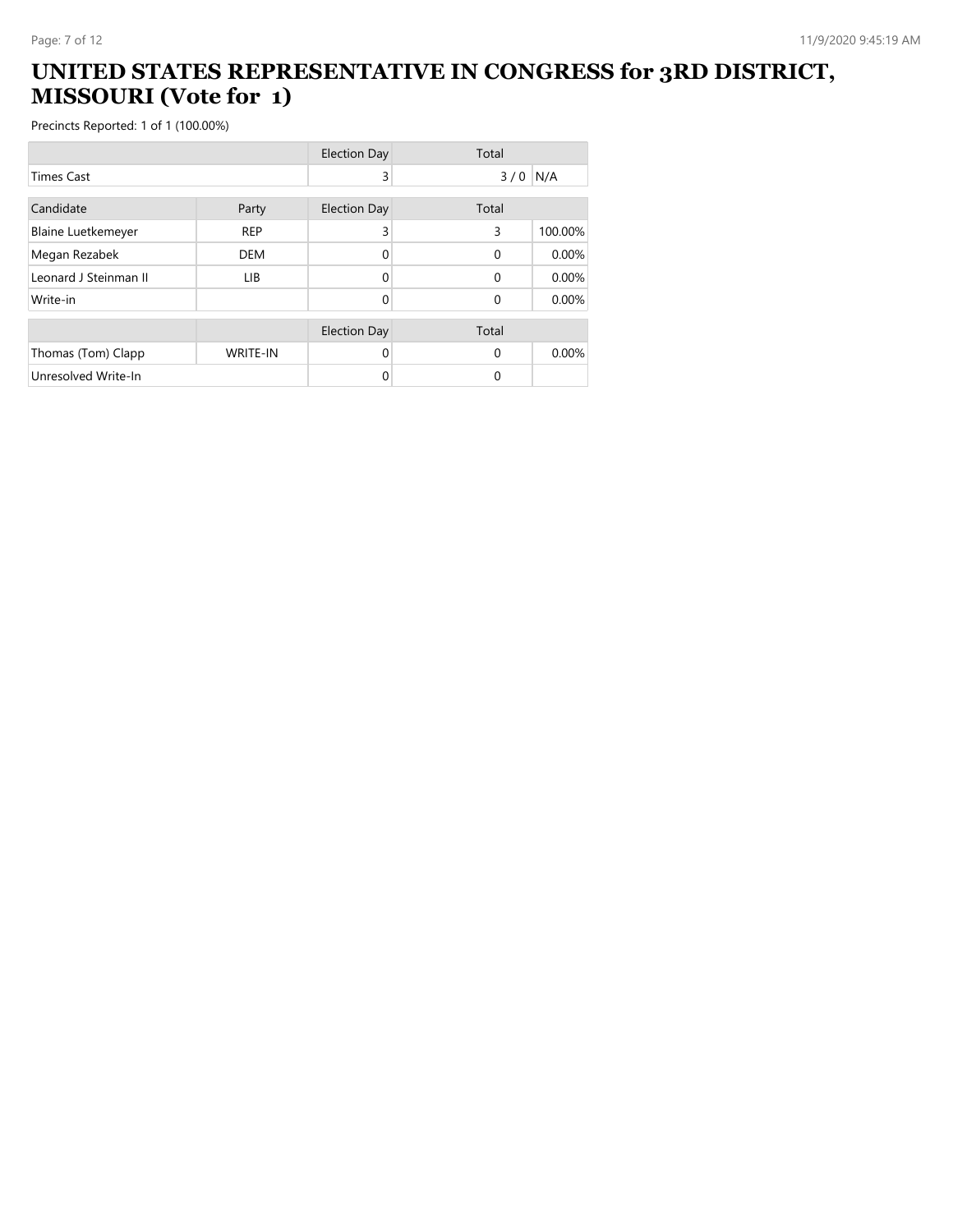### **STATE REPRESENTATIVE for 42ND DISTRICT, MISSOURI (Vote for 1)**

|                     |            | <b>Election Day</b> | Total              |
|---------------------|------------|---------------------|--------------------|
| <b>Times Cast</b>   |            | $\Omega$            | N/A<br>0/0         |
|                     |            |                     |                    |
| Candidate           | Party      | <b>Election Day</b> | Total              |
| Jeff Porter         | <b>REP</b> | 0                   | N/A<br>$\mathbf 0$ |
| Write-in            |            |                     | N/A<br>0           |
|                     |            |                     |                    |
|                     |            | <b>Election Day</b> | Total              |
| Unresolved Write-In |            |                     | $\Omega$           |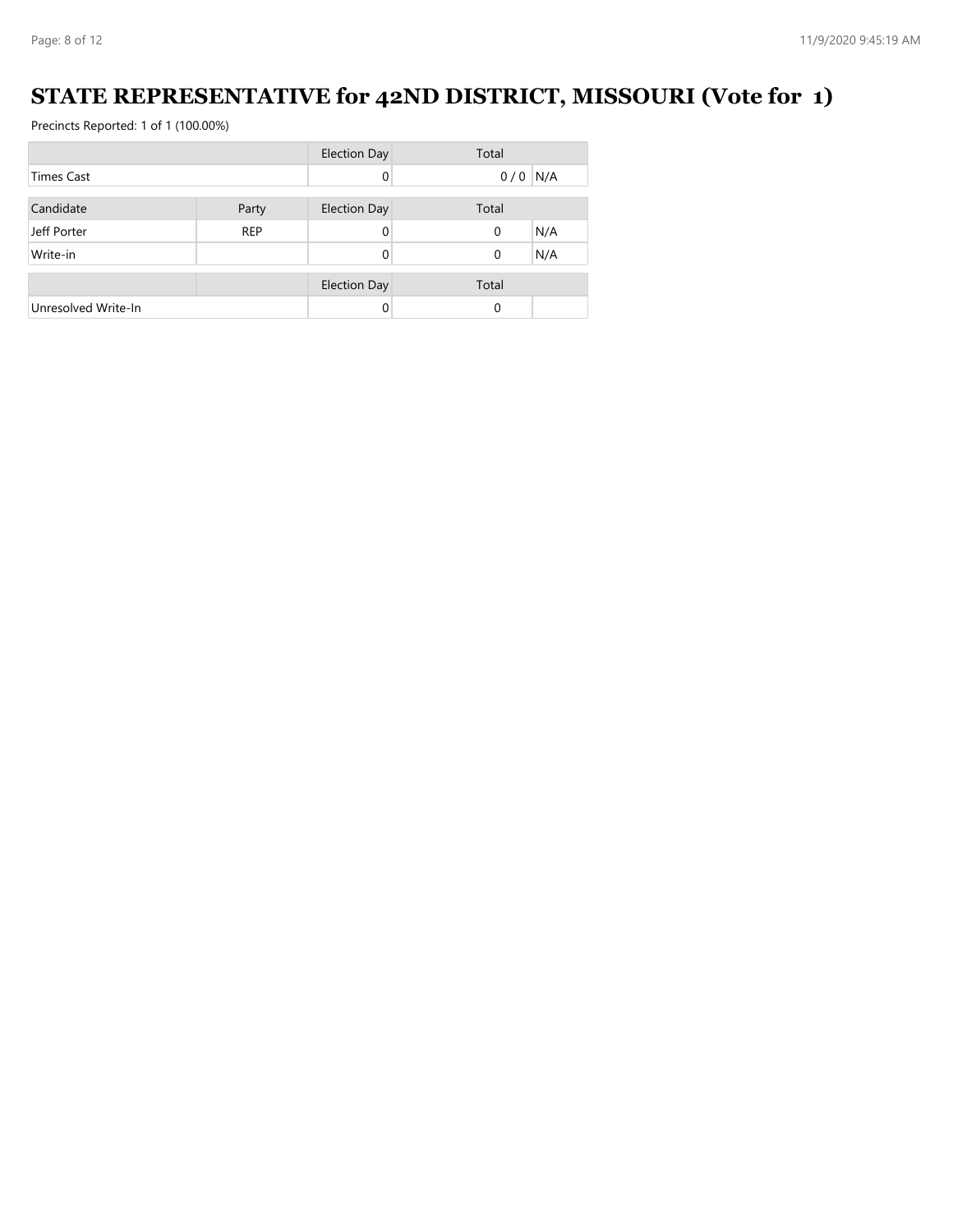### **STATE REPRESENTATIVE for 63RD DISTRICT, MISSOURI (Vote for 1)**

|                       |            | <b>Election Day</b> | Total           |
|-----------------------|------------|---------------------|-----------------|
| <b>Times Cast</b>     |            | 0                   | N/A<br>0/0      |
|                       |            |                     |                 |
| Candidate             | Party      | <b>Election Day</b> | Total           |
| <b>Richard W West</b> | <b>REP</b> | 0                   | N/A<br>0        |
| Write-in              |            |                     | N/A<br>$\Omega$ |
|                       |            |                     |                 |
|                       |            | <b>Election Day</b> | Total           |
| Unresolved Write-In   |            |                     | $\Omega$        |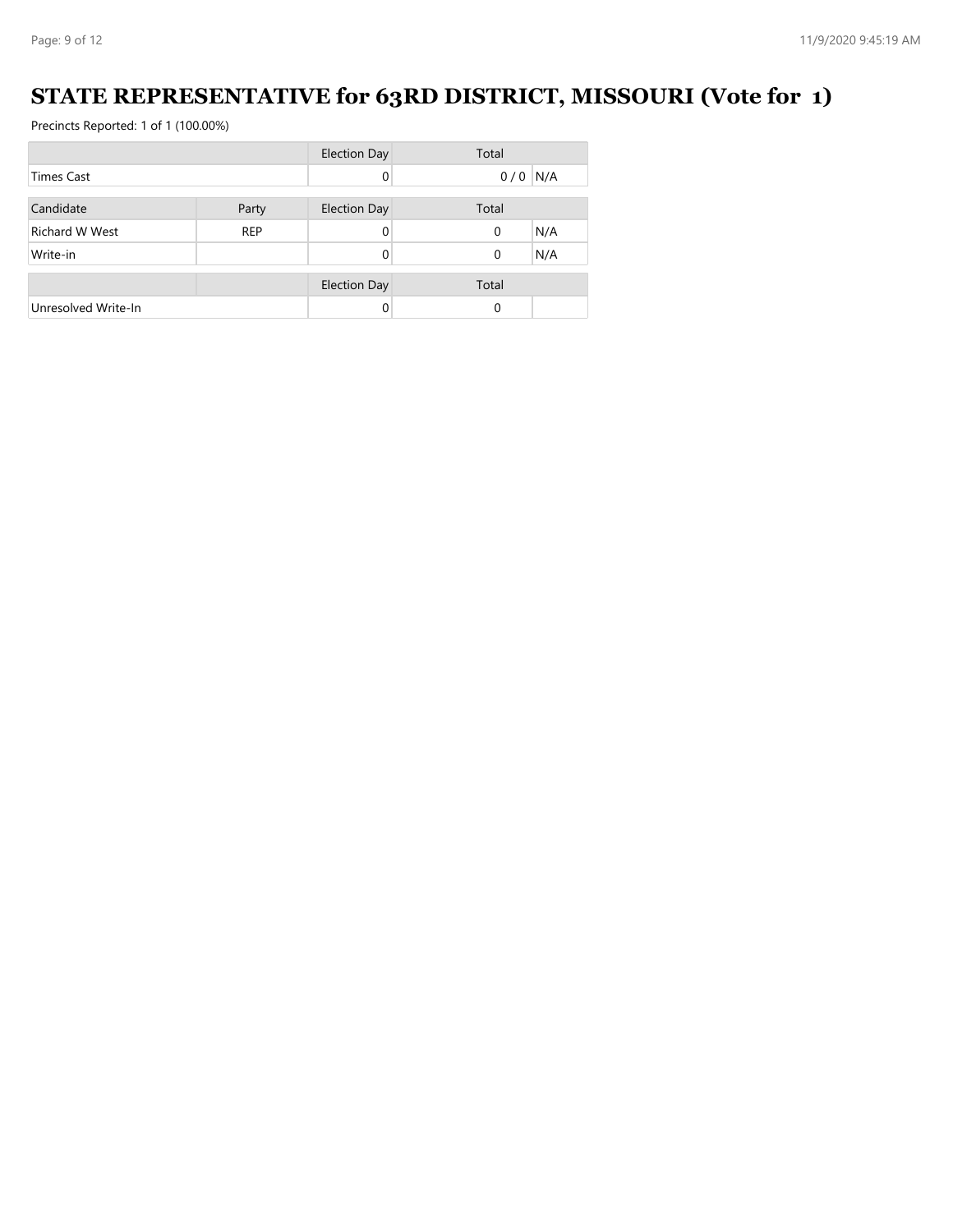# **CONSTITUTIONAL AMENDMENT NO. 1, MISSOURI (Vote for 1)**

|                     |       | <b>Election Day</b> | Total     |         |
|---------------------|-------|---------------------|-----------|---------|
| Times Cast          |       | 3                   | $3/0$ N/A |         |
| Candidate           | Party | <b>Election Day</b> | Total     |         |
| <b>YES</b>          |       | 3                   | 3         | 100.00% |
| <b>NO</b>           |       |                     | 0         | 0.00%   |
|                     |       | <b>Election Day</b> | Total     |         |
| Unresolved Write-In |       |                     | 0         |         |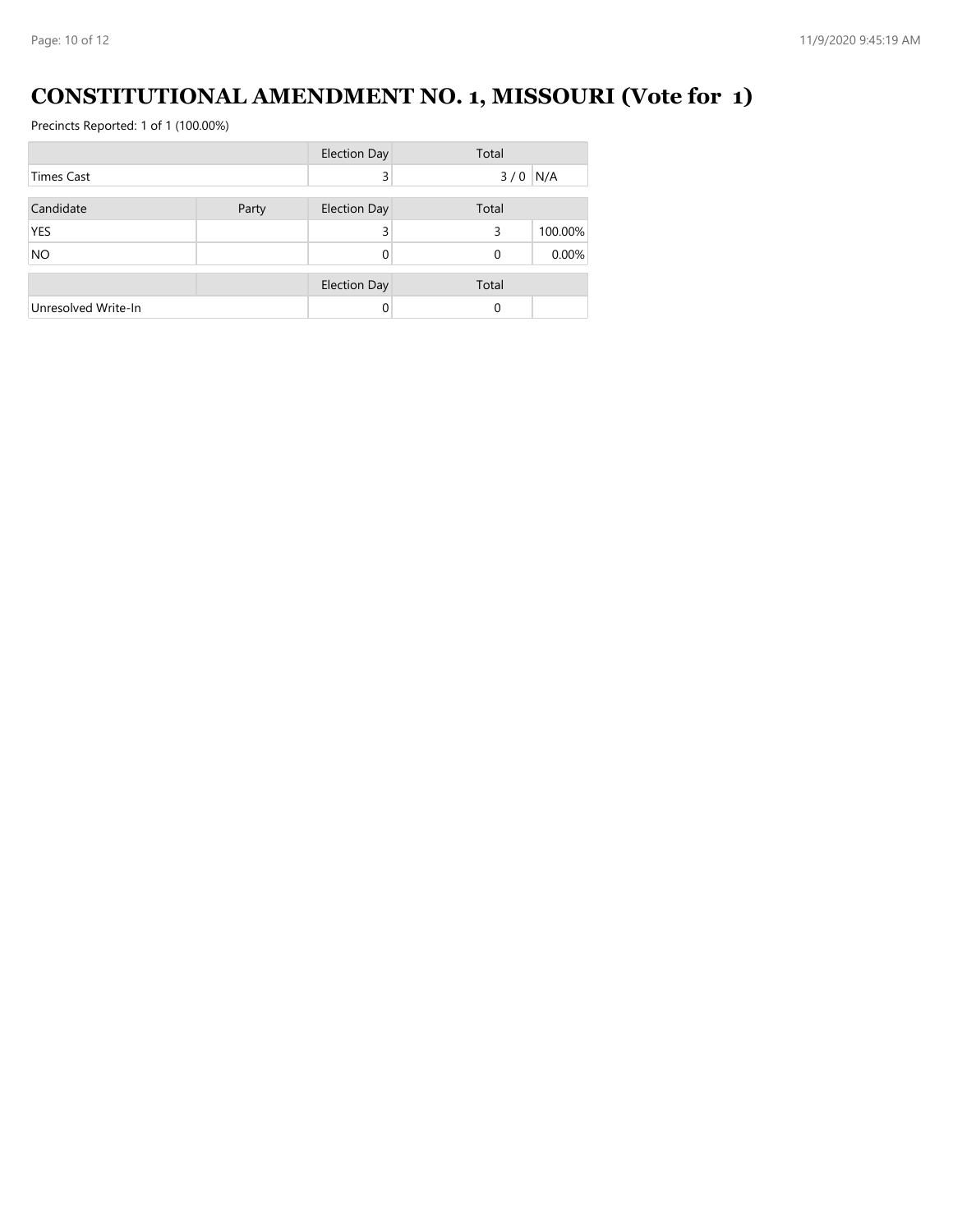# **CONSTITUTIONAL AMENDMENT NO. 3, MISSOURI (Vote for 1)**

|                     |       | <b>Election Day</b> | Total     |         |
|---------------------|-------|---------------------|-----------|---------|
| <b>Times Cast</b>   |       | 3                   | $3/0$ N/A |         |
| Candidate           | Party | <b>Election Day</b> | Total     |         |
| <b>YES</b>          |       | 3                   | 3         | 100.00% |
| <b>NO</b>           |       |                     | 0         | 0.00%   |
|                     |       | <b>Election Day</b> | Total     |         |
| Unresolved Write-In |       |                     | 0         |         |